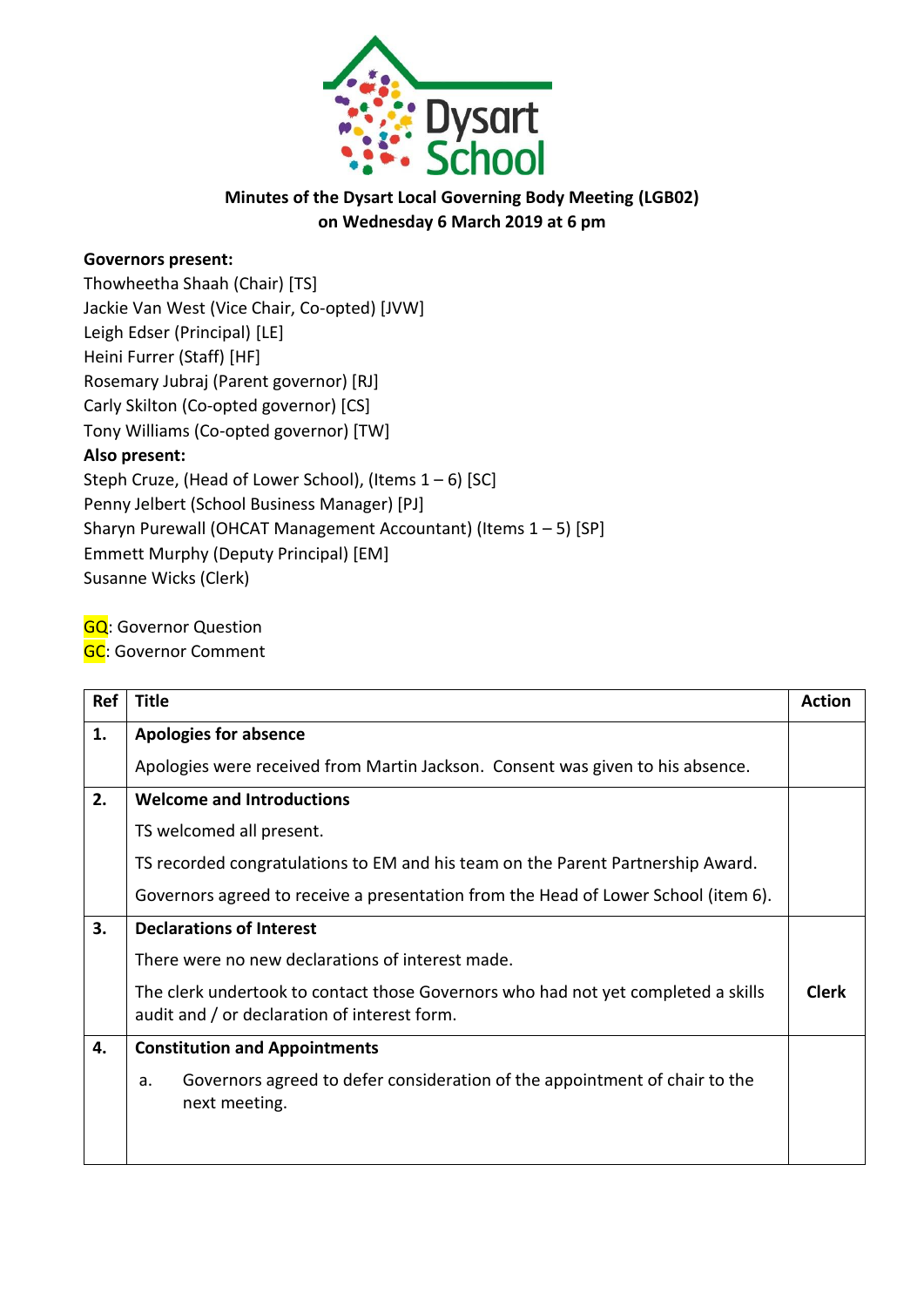|    | Governors noted that all staff and parents must be given the opportunity to<br>b.<br>apply for the forthcoming governor vacancies. The clerk would send LE a<br>template letter to use to invite applications. |                                                                                                                                                                                                                                                                                                                                                                                                                             | <b>Clerk</b> |
|----|----------------------------------------------------------------------------------------------------------------------------------------------------------------------------------------------------------------|-----------------------------------------------------------------------------------------------------------------------------------------------------------------------------------------------------------------------------------------------------------------------------------------------------------------------------------------------------------------------------------------------------------------------------|--------------|
|    | Governors agreed to recommend that the Board of Trustees reappoint Jackie<br>c.<br>Van-West and Thowheetha Shaah for a further three year term commencing<br>30 June 2019.                                     |                                                                                                                                                                                                                                                                                                                                                                                                                             |              |
| 5. | <b>Finance and Funding</b>                                                                                                                                                                                     |                                                                                                                                                                                                                                                                                                                                                                                                                             |              |
|    | SP introduced the report presenting the management accounts for the autumn term<br>2018. Governors noted that:                                                                                                 |                                                                                                                                                                                                                                                                                                                                                                                                                             |              |
|    | $\bullet$<br>$\bullet$                                                                                                                                                                                         | The term ended £170K ahead of budget, which is partly due to the agreed<br>budget being based on 101 students, and the current number on roll has<br>increased to 107.<br>When new students are admitted, the budget assumes the lowest funding<br>band, which is often adjusted once they have started school and been                                                                                                     |              |
|    |                                                                                                                                                                                                                | properly assessed.                                                                                                                                                                                                                                                                                                                                                                                                          |              |
|    | $\bullet$<br>$\bullet$                                                                                                                                                                                         | Salary costs are 70% of total income, against the agreed percentage of 75%.<br>Premises costs are overspent due to the caretaking supplies which is being<br>addressed by the school.                                                                                                                                                                                                                                       |              |
|    | $\bullet$<br>$\bullet$<br>$\bullet$                                                                                                                                                                            | Curriculum costs are at expected levels for this time of year.<br>There was a surplus at the end of term of £98K to be put towards reserves.<br>The level of reserves is at 65 days against a target of 90 days.                                                                                                                                                                                                            |              |
|    | In response to comments made by governors, SP explained that work is underway to<br>redesign the report in order to make it more user-friendly and to include some KPIs.                                       |                                                                                                                                                                                                                                                                                                                                                                                                                             |              |
|    |                                                                                                                                                                                                                | GQ: How does this school's financial performance compare with others in the Trust?                                                                                                                                                                                                                                                                                                                                          |              |
|    | located.                                                                                                                                                                                                       | SP advised that the Kingston schools in the Trust are in quite a strong position but<br>could not comment on other schools. LE pointed out that a school's financial<br>performance depends on a range of factors, including their financial state upon<br>joining the Trust, how they are funded and the local authority area in which they are                                                                            |              |
|    | SP left the meeting.                                                                                                                                                                                           |                                                                                                                                                                                                                                                                                                                                                                                                                             |              |
| 6. |                                                                                                                                                                                                                | Presentation from Steph Cruze, Head of Lower School                                                                                                                                                                                                                                                                                                                                                                         |              |
|    |                                                                                                                                                                                                                | Governors received a short presentation from SC and noted that:                                                                                                                                                                                                                                                                                                                                                             |              |
|    | There are seven classes in the lower school;                                                                                                                                                                   |                                                                                                                                                                                                                                                                                                                                                                                                                             |              |
|    |                                                                                                                                                                                                                | A combined KS2 and KS3 residential trip was undertaken in the autumn term and it<br>was particularly positive to see the progress the children had made against the<br>targets in their learning journals, and so see how they had improved functional skills<br>since the previous year. The residential trips will continue to take place annually and<br>objectives will be further developed through learning journals. |              |
|    |                                                                                                                                                                                                                | The Rainbow curriculum has been well embedded and SLT can see the positive<br>impact through learning walks, and have observed that sessions focus on functional<br>and key skills.                                                                                                                                                                                                                                         |              |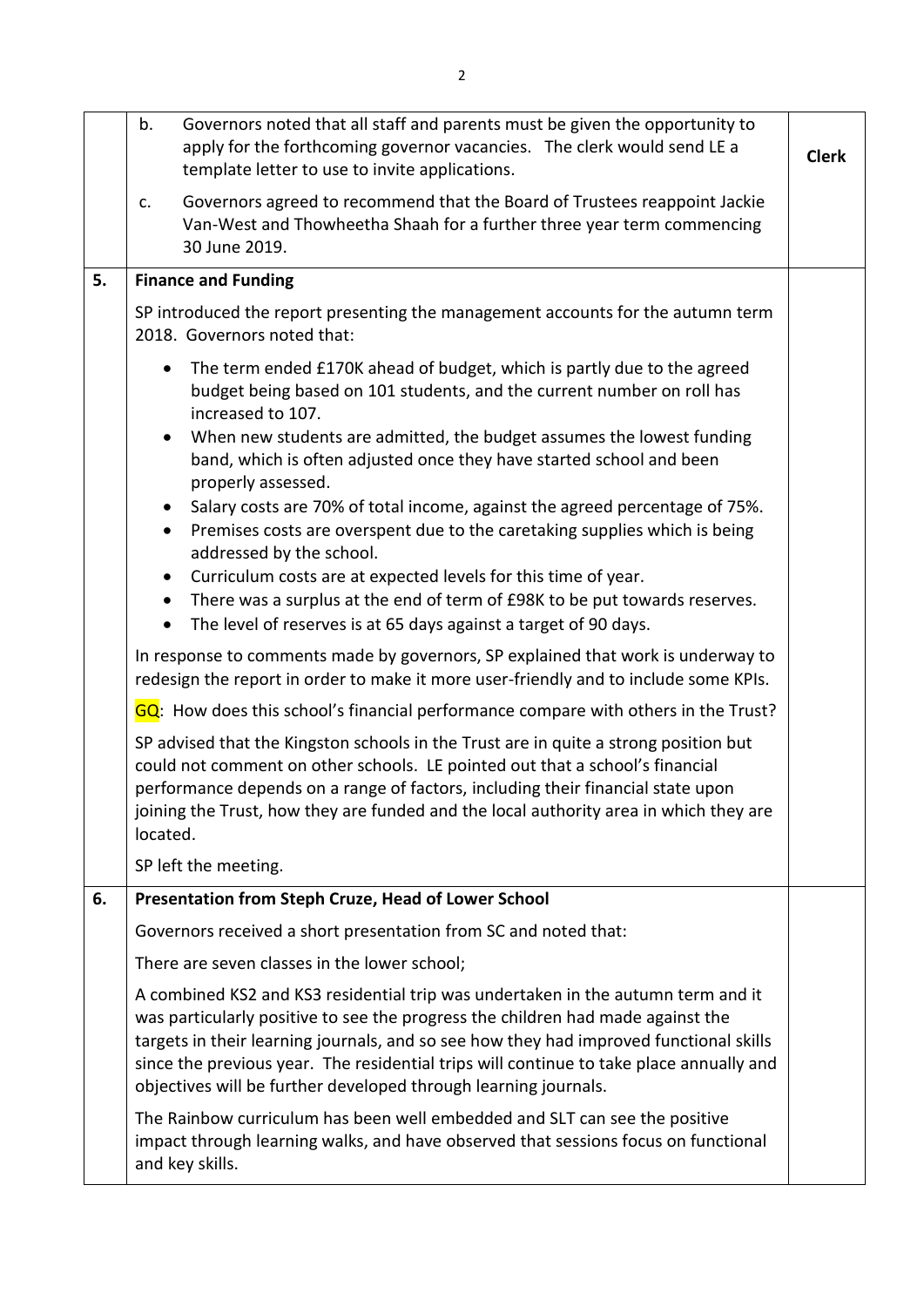|    | A Curriculum Development Day has been organised for schools to come and learn<br>more about Dysart's journey.                                                                                                                                                                                                                                                                                                                    |           |
|----|----------------------------------------------------------------------------------------------------------------------------------------------------------------------------------------------------------------------------------------------------------------------------------------------------------------------------------------------------------------------------------------------------------------------------------|-----------|
|    | Staff continue to grow in confidence, planning their sessions more efficiently and<br>taking opportunities to deliver training.                                                                                                                                                                                                                                                                                                  |           |
|    | A Breakfast Club has just started in order to improve on functional skills and to<br>increase pupils' opportunities to enhance their communication skills in a social<br>setting. Those who would benefit most have been invited to attend one of the two<br>groups. One group focusses on enabling pupils to make their own breakfast and the<br>other focusses on supporting children who find eating certain foods difficult. |           |
|    | GQ: What lessons take place outside school in the community?                                                                                                                                                                                                                                                                                                                                                                     |           |
|    | SC outlined the lessons that take place, including a weekly trip to the library,<br>shopping trips, Hobbledown Farm, tennis, football and cycling. She described the<br>skills that are developed through such lessons.                                                                                                                                                                                                          |           |
|    | GQ: What are the three main challenges that you face?                                                                                                                                                                                                                                                                                                                                                                            |           |
|    | SC advised that as a department lead, challenges include the need to support less<br>experienced colleagues and supporting parents to understand their children's needs<br>and abilities and to adjust their aspirations to ensure they are realistic.                                                                                                                                                                           |           |
|    | GQ: How do you develop teachers in your department?                                                                                                                                                                                                                                                                                                                                                                              |           |
|    | SC gave details of how two NQT in the department are supported, and described the<br>peer-to-peer observation process in place. She also advised that strong teachers<br>have been encouraged to deliver CPD training to colleagues and those who have<br>been identified as future leaders have been given additional responsibilities to build<br>their skills and confidence.                                                 |           |
|    | GQ: What's next for the Lower School?                                                                                                                                                                                                                                                                                                                                                                                            |           |
|    | SC responded that there will be an increased focus on play and interaction, which<br>has been traditionally seen as an early years skills but can impact positively on older<br>children. She outlined her aim for play to be incorporated into the timetable and a<br>section included in the curriculum.                                                                                                                       |           |
|    | GC: Thank you to staff for taking the time and effort to plan and attend the<br>residential trips. It is much appreciated.                                                                                                                                                                                                                                                                                                       |           |
|    | SC left the meeting.                                                                                                                                                                                                                                                                                                                                                                                                             |           |
| 6. | Minutes of the last meeting                                                                                                                                                                                                                                                                                                                                                                                                      |           |
|    | The open and confidential minutes of the meeting held on 22 November 2018 were<br>approved and signed by the Chair.                                                                                                                                                                                                                                                                                                              |           |
| 7. | Matters arising not covered elsewhere on the agenda                                                                                                                                                                                                                                                                                                                                                                              |           |
|    | Further to AP03, Governors advised that they had not received a breakdown of the<br>£1.9K spent on ICT hardware as detailed in the year-end accounts and the clerk<br>undertook to ask Norman McDonald to provide the information.                                                                                                                                                                                               | <b>SW</b> |
|    | Further to AP04, EM confirmed that he had spoken to Simon Gale, Head of the                                                                                                                                                                                                                                                                                                                                                      |           |
|    |                                                                                                                                                                                                                                                                                                                                                                                                                                  |           |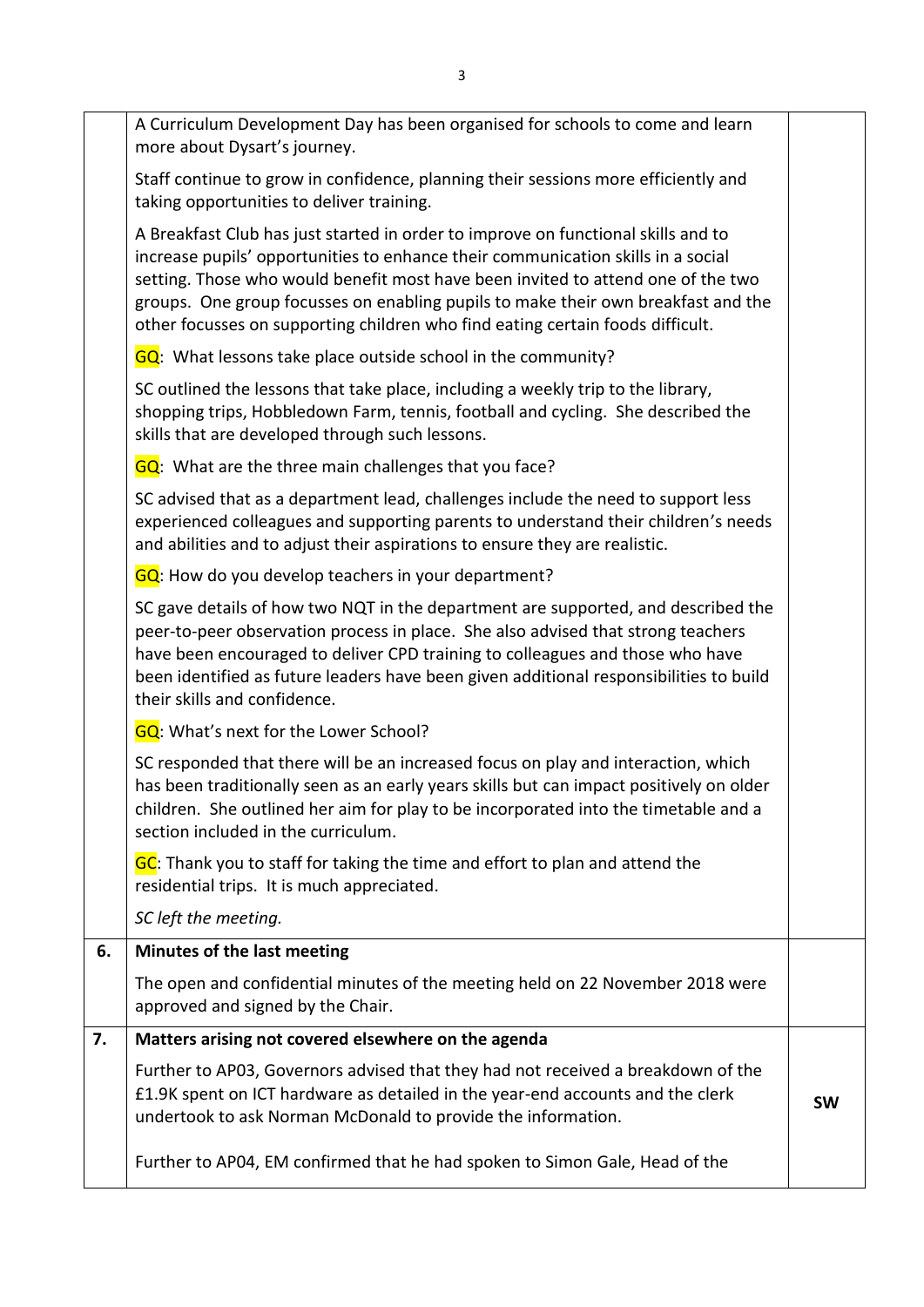|     | Digital School and an information sheet had been uploaded to the school's website.<br>The FAQ sheet is almost finished and will also be uploaded.                                                                                                                                                                                                                                                                                                                                                                                                                                           |           |
|-----|---------------------------------------------------------------------------------------------------------------------------------------------------------------------------------------------------------------------------------------------------------------------------------------------------------------------------------------------------------------------------------------------------------------------------------------------------------------------------------------------------------------------------------------------------------------------------------------------|-----------|
|     | Further to AP05, the clerk confirmed that she had asked for Educare log-ons to be<br>recirculated to all governors. All Governors undertook to check they had received<br>the email and to alert the clerk if they had not, who would then pursue the matter<br>further.                                                                                                                                                                                                                                                                                                                    | <b>SW</b> |
|     | Some Governors advised they could not access the Portal or use their Dysart email<br>address and agreed that only school email addresses should be used for school<br>busines. HF undertook to resolve the issue with the OHCAT IT Help Desk.                                                                                                                                                                                                                                                                                                                                               | HF        |
|     | Further to AP08, LE confirmed that the gaps on the website had been filled and that<br>the OHCAT Marketing Team use Google Analytics                                                                                                                                                                                                                                                                                                                                                                                                                                                        |           |
|     | Further to AP09, EM confirmed that dates of parent workshops were included in<br>newsletters.                                                                                                                                                                                                                                                                                                                                                                                                                                                                                               |           |
| 8a. | <b>Principal's report</b>                                                                                                                                                                                                                                                                                                                                                                                                                                                                                                                                                                   |           |
|     | LE presented her report and welcomed comments and questions.                                                                                                                                                                                                                                                                                                                                                                                                                                                                                                                                |           |
|     | GQ: What impact is EM's work with a College centre having on the school?                                                                                                                                                                                                                                                                                                                                                                                                                                                                                                                    |           |
|     | EM responded that the impact has been positive and contributes towards the<br>school's objective to do more outreach work. Staff are being developed to take on<br>more responsibility in order to enable EM to work at Wyvern House for two days per<br>week for six weeks. This has been valuable in many ways, including raising the<br>profile of the school, bringing knowledge and expertise back to school, and in<br>learning more about the College which is a destination for many Dysart pupils.                                                                                 |           |
|     | GQ: Could the H&S incident at the swimming pool have been avoided?                                                                                                                                                                                                                                                                                                                                                                                                                                                                                                                          |           |
|     | LE responded that the accident could not have been anticipated nor avoided. She<br>confirmed that measures had been taken to minimise risks of similar incidents<br>occurring again but reminded Governors of the age of the facility and the need for a<br>complete refurbishment.                                                                                                                                                                                                                                                                                                         |           |
|     | Governors received the Principal's report.                                                                                                                                                                                                                                                                                                                                                                                                                                                                                                                                                  |           |
| 8b  | <b>Ofsted Inspection</b>                                                                                                                                                                                                                                                                                                                                                                                                                                                                                                                                                                    |           |
|     | Governors noted that they had discussed the outcome of the Ofsted inspection at<br>their last meeting, but formally received the report and formally thanked and<br>congratulated LE and all staff on the 'Outstanding' rating.                                                                                                                                                                                                                                                                                                                                                             |           |
|     | GQ: What will be done to achieve the next steps identified by Ofsted?                                                                                                                                                                                                                                                                                                                                                                                                                                                                                                                       |           |
|     | LE advised that work is already underway to develop the work experience offer. EM<br>gave details of the OHCAT careers hub and described the challenge for the school in<br>defining what 'careers' means for the cohort. He noted the importance of<br>developing students' skills to be independent, which begins on the day they start<br>school. EM explained that the 14-19 Team are very involved in careers guidance and<br>work towards meeting the Gatsby Benchmarks. Two members of staff have<br>dedicated PPA in order to focus on travel training and another to focus on work |           |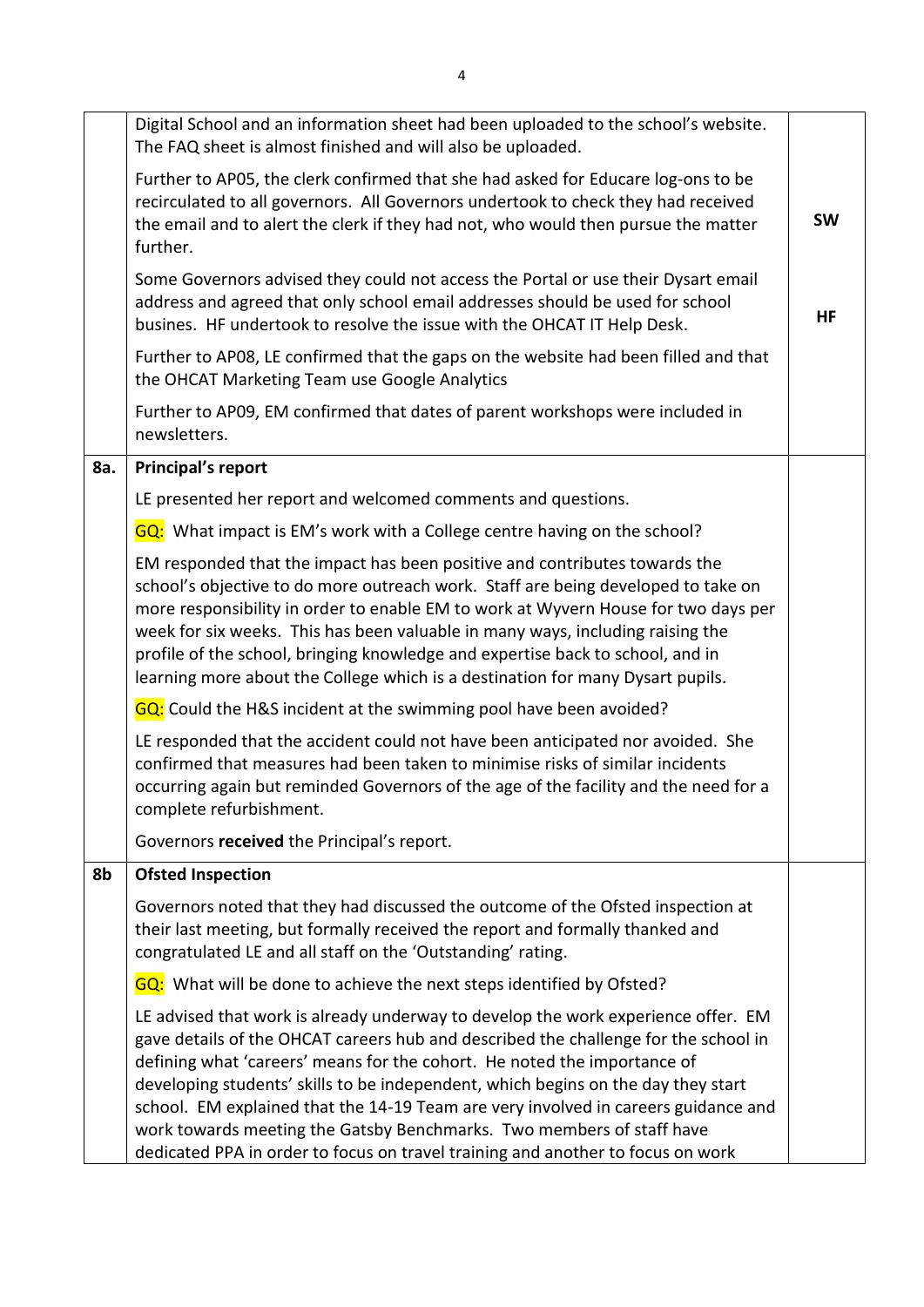|                                                                                                                                                                                                                                                                                                                         | experience, forging links with local employers to widen the opportunities for<br>students.                                                                                                                                                                                                                                                                                                                                            |  |
|-------------------------------------------------------------------------------------------------------------------------------------------------------------------------------------------------------------------------------------------------------------------------------------------------------------------------|---------------------------------------------------------------------------------------------------------------------------------------------------------------------------------------------------------------------------------------------------------------------------------------------------------------------------------------------------------------------------------------------------------------------------------------|--|
| 8c.                                                                                                                                                                                                                                                                                                                     | <b>Families Questionnaire</b>                                                                                                                                                                                                                                                                                                                                                                                                         |  |
|                                                                                                                                                                                                                                                                                                                         | LE introduced the results of the 2019 Families questionnaire and welcomed<br>comments and questions.                                                                                                                                                                                                                                                                                                                                  |  |
|                                                                                                                                                                                                                                                                                                                         | GQ: Why was there a lower response rate from Key Stage 4 families?                                                                                                                                                                                                                                                                                                                                                                    |  |
|                                                                                                                                                                                                                                                                                                                         | LE was unable to explain the lower response rate, and suggested that they could<br>have been with the 13 families who did not disclose their child's class.                                                                                                                                                                                                                                                                           |  |
|                                                                                                                                                                                                                                                                                                                         | GQ: What will be the purpose of the focus groups?                                                                                                                                                                                                                                                                                                                                                                                     |  |
|                                                                                                                                                                                                                                                                                                                         | EM explained that the focus groups are still being considered at SLT level, so items<br>for discussion have not yet been agreed, but the aim is to use the supportive parent<br>group to enable the school to drill down on some issues and establish how further<br>improvements can be made.                                                                                                                                        |  |
|                                                                                                                                                                                                                                                                                                                         | <b>GQ</b> : Were there many negative / dissatisfied responses?                                                                                                                                                                                                                                                                                                                                                                        |  |
| EM advised that there were a few that were less positive than the school would like<br>which came from parents of younger pupils. Broadly speaking the responses were<br>very positive with only six "strongly disagree" in total. LE confirmed that for every<br>issue raised, there is a plan in place to address it. |                                                                                                                                                                                                                                                                                                                                                                                                                                       |  |
|                                                                                                                                                                                                                                                                                                                         | LE described the challenge in dealing with parental dissatisfaction around therapy, as<br>the therapists are not employed nor managed by the school. However, she<br>confirmed that she continues to work with therapists and encourage them to<br>improve communication with parents. She reminded Governors that therapists<br>come from a Health background rather than Education so their perspective and<br>approach may differ. |  |
|                                                                                                                                                                                                                                                                                                                         | Governors made some suggested small changes to improve the presentation of the<br>information.                                                                                                                                                                                                                                                                                                                                        |  |
| 8d.                                                                                                                                                                                                                                                                                                                     | <b>Dashboard</b>                                                                                                                                                                                                                                                                                                                                                                                                                      |  |
|                                                                                                                                                                                                                                                                                                                         | TS invited comments and questions from Governors.                                                                                                                                                                                                                                                                                                                                                                                     |  |
|                                                                                                                                                                                                                                                                                                                         | JVW gave further explanation of the data shown in the 'Safeguarding YTD' table and<br>highlighted the need for schools to focus on safeguarding rather than child<br>protection which is the approach here at Dysart. JVW explained that the data tells<br>Governors about levels of support being given to children and families from a multi-<br>agency perspective, and explained the tiered approach of social care support.      |  |
|                                                                                                                                                                                                                                                                                                                         | GQ: Should we be concerned that there are 38 children categorised as a Child in<br>Need?                                                                                                                                                                                                                                                                                                                                              |  |
|                                                                                                                                                                                                                                                                                                                         | LE explained that it was not necessarily a concern, although advised that it could be a<br>concern if no child came off of a Child Protection Plan, or Governors may wish to<br>know more if there were a sudden drop or spike in numbers. LE advised that<br>Governors should look at the data in conjunction with Portfolio reports which give<br>more detail.                                                                      |  |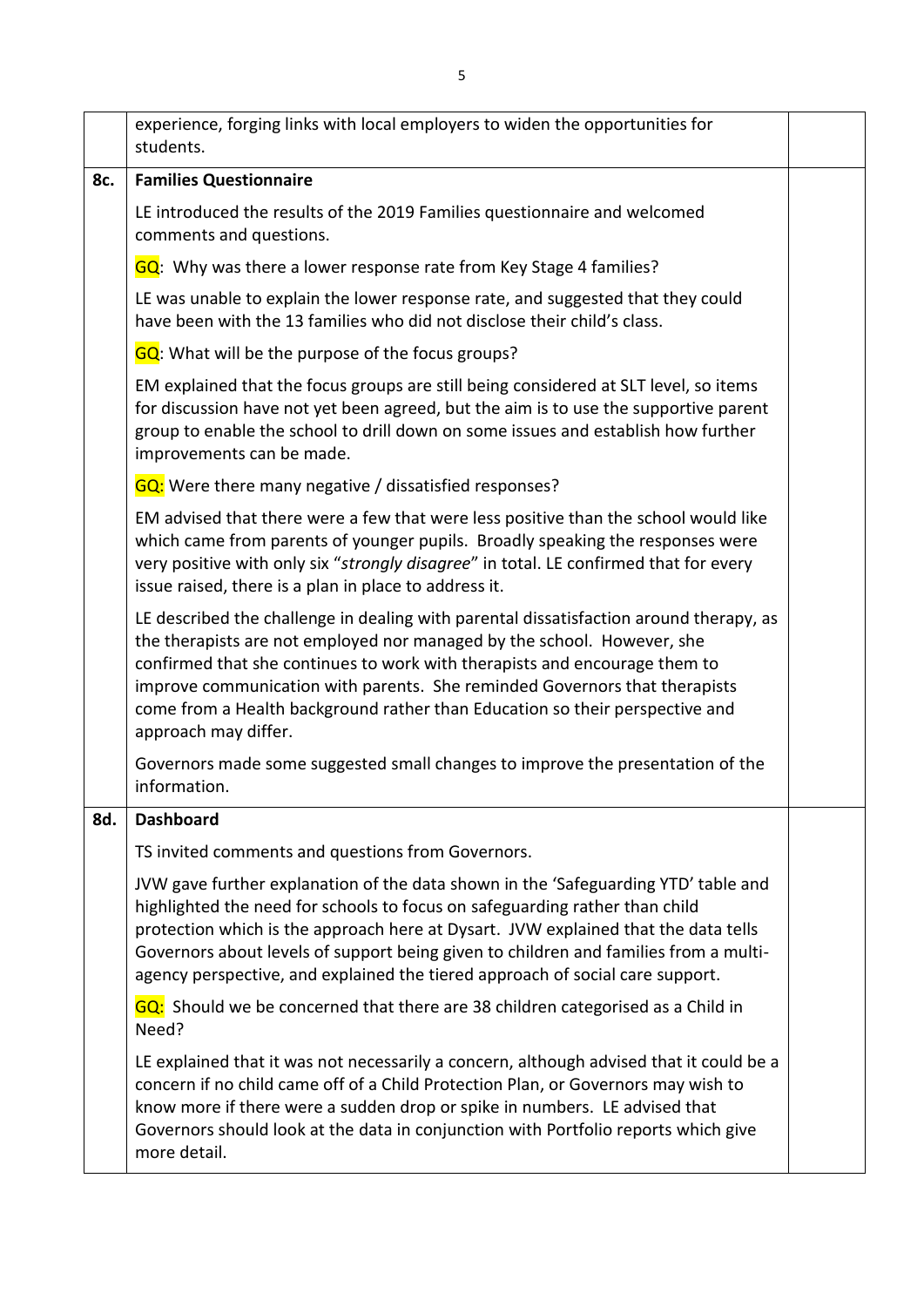|      | A confidential matter was discussed which is contained within a separate minute.                                                                                                                                                                                                                             |  |  |
|------|--------------------------------------------------------------------------------------------------------------------------------------------------------------------------------------------------------------------------------------------------------------------------------------------------------------|--|--|
|      | Governors received the dashboard.                                                                                                                                                                                                                                                                            |  |  |
| 9.   | Governor visits, development and training                                                                                                                                                                                                                                                                    |  |  |
| i.   | Portfolio reports                                                                                                                                                                                                                                                                                            |  |  |
|      | <b>Ethos, Vision and Strategy</b><br>a.                                                                                                                                                                                                                                                                      |  |  |
|      | Governors received the report and welcomed the Q and A format.                                                                                                                                                                                                                                               |  |  |
|      | <b>Teaching and Learning</b><br>b.                                                                                                                                                                                                                                                                           |  |  |
|      | Governors received the report.                                                                                                                                                                                                                                                                               |  |  |
|      | <b>Health &amp; Safety, Child Protection and Safeguarding</b><br>c.                                                                                                                                                                                                                                          |  |  |
|      | <b>GQ</b> : How much will the pool renovations cost?                                                                                                                                                                                                                                                         |  |  |
|      | LE explained that quotes are awaited, and the costs will vary depending on the scope<br>of the works.                                                                                                                                                                                                        |  |  |
|      | Report received.                                                                                                                                                                                                                                                                                             |  |  |
|      | <b>Finance and resources</b><br>d.                                                                                                                                                                                                                                                                           |  |  |
|      | Report received.                                                                                                                                                                                                                                                                                             |  |  |
|      | <b>HR and Organisational Development</b><br>e.                                                                                                                                                                                                                                                               |  |  |
|      | Report received.                                                                                                                                                                                                                                                                                             |  |  |
|      | f.<br><b>Business Development and Marketing</b>                                                                                                                                                                                                                                                              |  |  |
|      | Martin Jackson was not present to present his report but governors discussed the<br>possibility of raising the LGB's profile and whether this could be achieved through a<br>Parent Governor Forum.                                                                                                          |  |  |
|      | Governors noted the need to avoid involvement in strategic issues but agreed it<br>would be beneficial for parents to know who they are and what they do. LE<br>undertook to add a Powerpoint presentation to the screen in the family room that<br>will introduce the whole school team, including the LGB. |  |  |
| ii.  | Other visit reports                                                                                                                                                                                                                                                                                          |  |  |
|      | None to report.                                                                                                                                                                                                                                                                                              |  |  |
| iii. | <b>Training</b>                                                                                                                                                                                                                                                                                              |  |  |
|      | SW advised that the next annual governor conference will be held on Friday 11<br>October 2019, venue to be confirmed.                                                                                                                                                                                        |  |  |
| 10.  | <b>Policies and Procedures</b>                                                                                                                                                                                                                                                                               |  |  |
|      | i)<br>Governors noted the OHC&AT policies and procedures that had been approved<br>by the Family Board.<br>Governors noted that the admission procedure complies with the OHC&AT<br>ii)<br>admissions policy.                                                                                                |  |  |